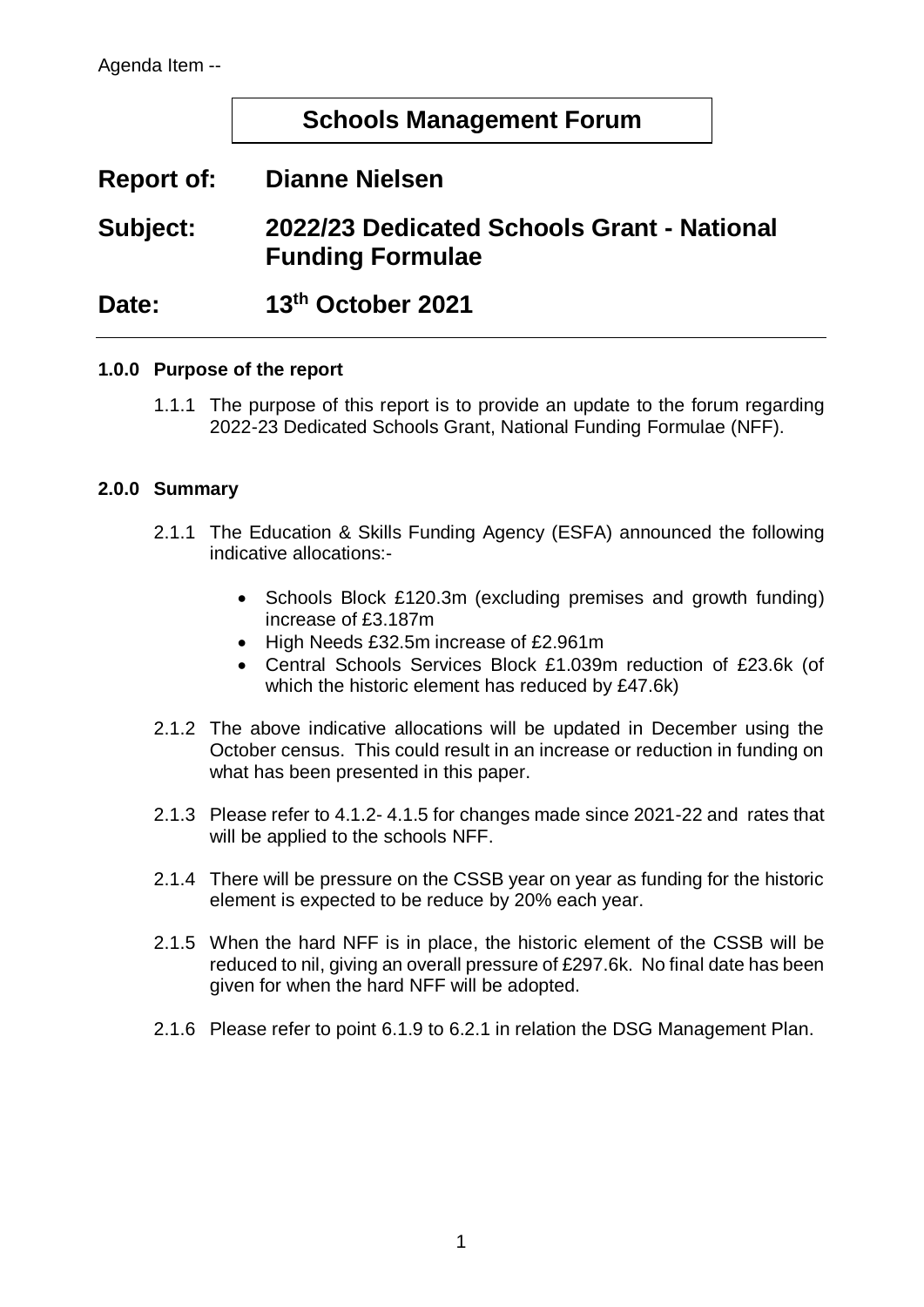### **3.0.0 Background**

- 3.1.1 ESFA announced indicative Dedicated Schools Grant (DSG) funding allocation for the schools, central schools and high needs block, along with the "Schools Revenue Funding 2021 to 2022 operation guide", July 21.
- 3.1.2 The early years block forms part of the DSG but is determined by a separate national formula. Allocations are to be published in December 2021.
- 3.1.3 The paragraphs below highlight the key items for 2022-23. The full document can be accessed on the ESFA website at [Pre-16 schools](https://www.gov.uk/government/publications/pre-16-schools-funding-local-authority-guidance-for-2022-to-2023)  [funding: local authority guidance for 2022 to 2023 -](https://www.gov.uk/government/publications/pre-16-schools-funding-local-authority-guidance-for-2022-to-2023) GOV.UK (www.gov.uk)
- 3.1.4 Final DSG allocations will be received in December 2021, based upon the National Funding Formula (NFF) and the October 2021 school census.

### **4.0.0 Schools Block National Funding Formula**

- 4.1.1 As in previous year the schools block of the DSG will providing funding for both school budget shares and the growth fund.
- 4.1.2 The ESFA have confirmed the following key elements for the schools National Funding Formula (NFF) in 2022-2023:-
	- The National Funding Formula (NFF) funding units will be updated for the 20221/23 values (see table below).
	- NFF factor values have increased by:
		- $\circ$  £10,000 to the maximum sparsity values
		- o 3% to basic entitlement, free school meals at any time the last 6 years (FSM6), income deprivation affecting children index (IDACI), lower prior attainment (LPA), English as an additional language (EAL) and the lump sum
		- $\circ$  2% to the floor, the minimum per pupil levels and free school meals (FSM)
		- o 0% on the premises factors, except for PFI which has increased by RPIX.
	- School sparsity distances are now based on road distances, instead of straight-line distances, and a sparsity distance taper has been introduced, in addition to the existing year group size taper.
	- Data on pupils who have been eligible for FSM6 is now taken from the October 2020 school census instead of January 2020 census, to bring it in line with arrangement for other NFF factors as well as pupil premium.
	- In calculating low prior attainment proportions, data from the 2019 early years foundation stage profile (EYFSP) and key stage 2 (KS2) tests is used as a proxy for the 2020 tests, following cancellation of assessment due to coronavirus (COVID-19).
	- Pupils who joined a school between January 2020 and May 2020 attract funding for mobility based on their entry date, rather than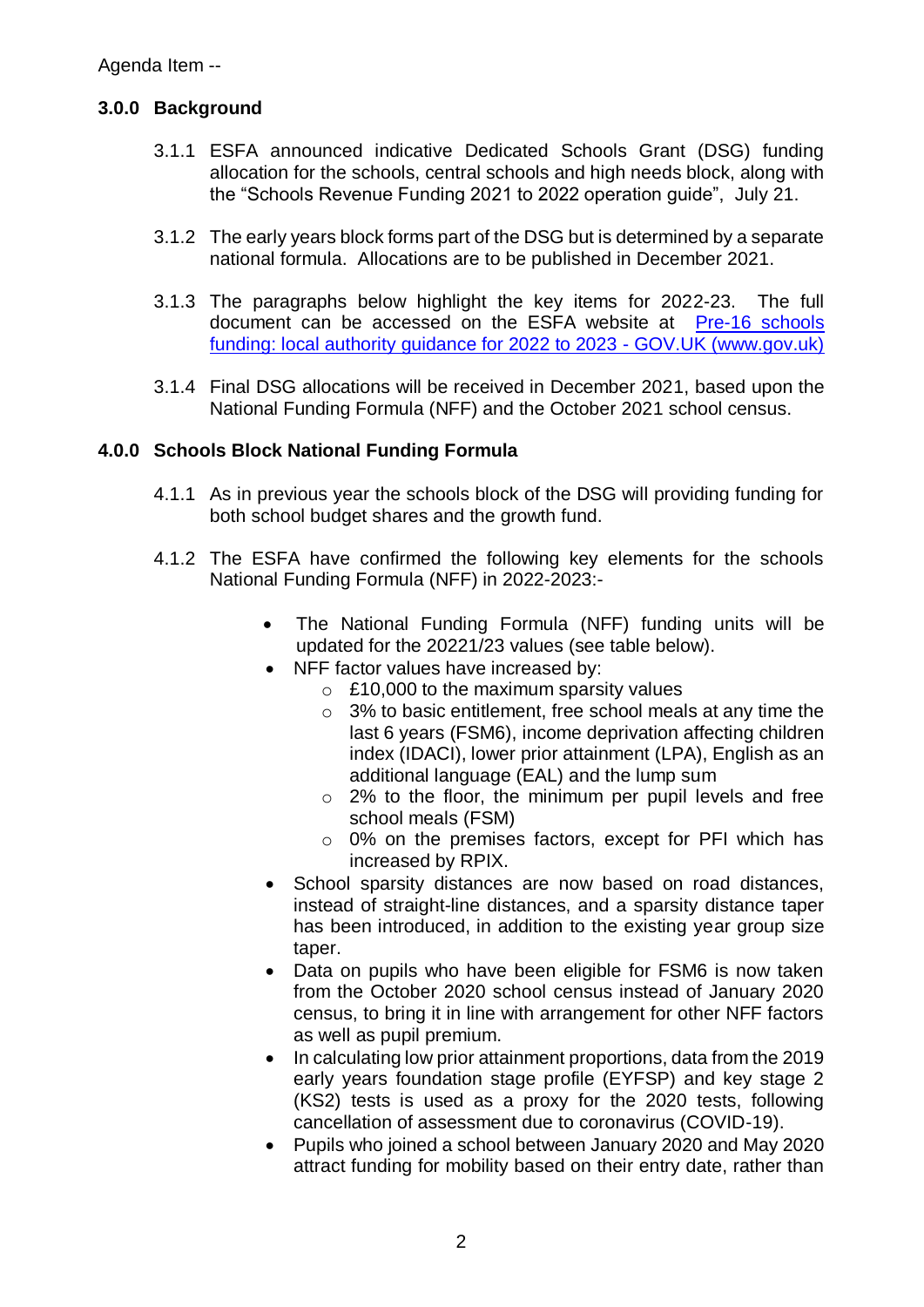May school census due to the May 2020 census not taking place due to coronavirus (COVID-19).

- School business rates will be paid by ESFA to billing authorities directly for all state funded schools from 2022-2023 onwards. Please see separate report on school business rates.
- 4.1.3 The following requirements have been removed from the appendix 3 as they no longer need schools forum approval, following the consultation on changing the DSG:
	- Any deficit from the previous year's funding period that is being brought forward and is to be funded from the new financial year's schools budget
	- Any brought forward deficit on de-delegated services, which is to be met by the overall schools budget.
- 4.1.4 Teachers' Pay and Teachers Pension Employers Contributions grant are now fully rolled in to the NFF.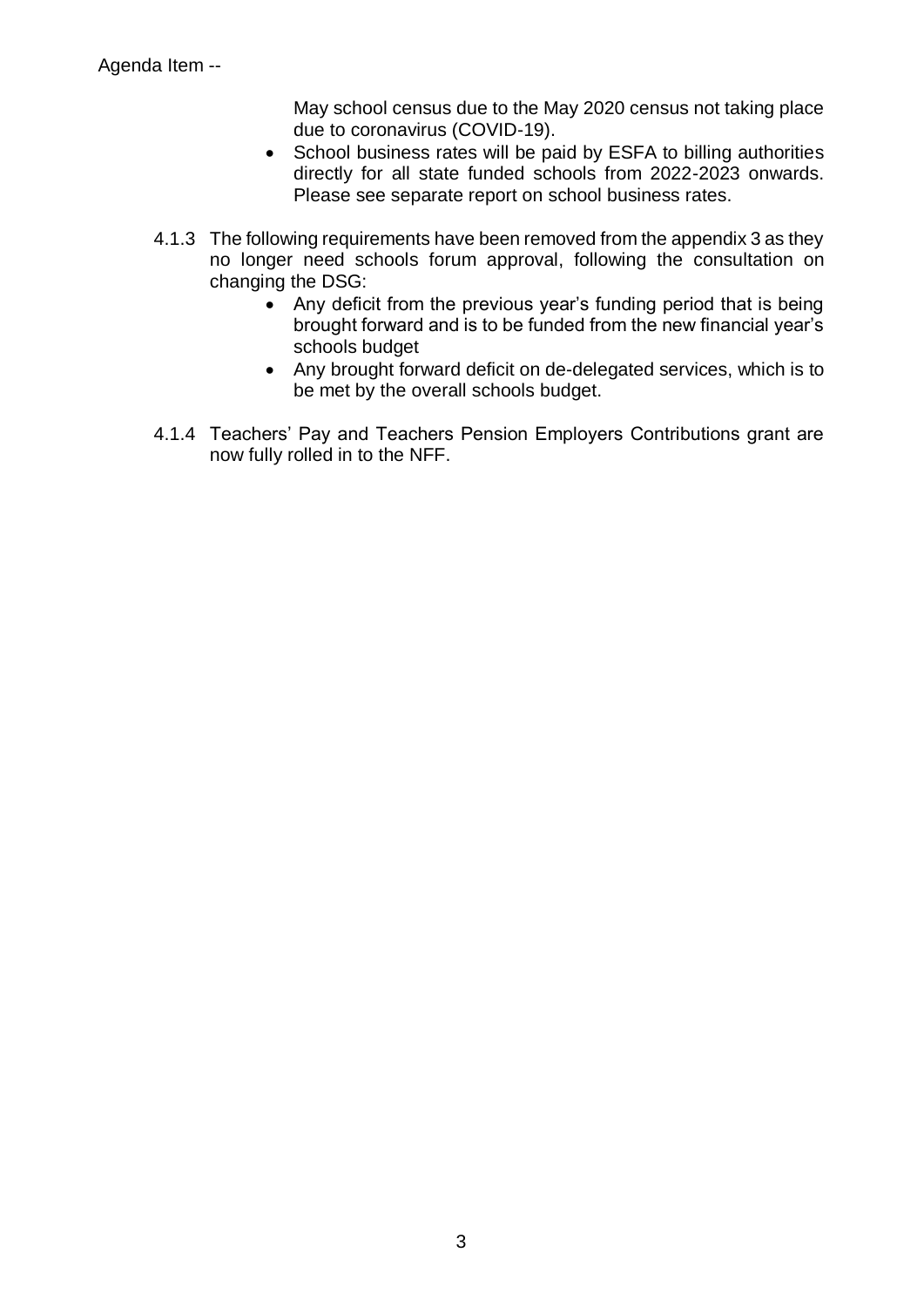.

| <b>Factor</b>           | <b>NFF</b><br>21/22 | <b>NFF</b><br>22/23 | Change    |
|-------------------------|---------------------|---------------------|-----------|
|                         | £                   | £                   | £         |
| <b>PRIMARY</b>          |                     |                     |           |
| <b>AWPU - Primary</b>   | 3,123.00            | 3,217.00            | 94.00     |
| Minimum per pupil       | 4,180.00            | 4,265.00            | 85.00     |
| <b>FSM</b>              | 460.00              | 470.00              | 10.00     |
| FMS <sub>6</sub>        | 575.00              | 590.00              | 15.00     |
| <b>IDAC A</b>           | 620.00              | 640.00              | 20.00     |
| <b>IDAC B</b>           | 475.00              | 490.00              | 15.00     |
| <b>IDAC C</b>           | 445.00              | 460.00              | 15.00     |
| <b>IDAC D</b>           | 410.00              | 420.00              | 10.00     |
| <b>IDAC E</b>           | 260.00              | 270.00              | 10.00     |
| <b>IDACF</b>            | 215.00              | 220.00              | 5.00      |
| <b>EAL</b>              | 550.00              | 565.00              | 15.00     |
| <b>Mobility</b>         | 900.00              | 925.00              | 25.00     |
| <b>Prior Attainment</b> | 1,095.00            | 1,130.00            | 35.00     |
| Lump Sum                | 117,800.00          | 121,300.00          | 3,500.00  |
| <b>Sparsity</b>         | 45,000.00           | 55,000.00           | 10,000.00 |
|                         |                     |                     |           |
| <b>SECONDARY</b>        |                     |                     |           |
| AWPU-KS3                | 4,404.00            | 4,536.00            | 132.00    |
| AWPU-KS4                | 4,963.00            | 5,112.00            | 149.00    |
| Minimum per pupil       | 5,415.00            | 5,525.00            | 110.00    |
| <b>FSM</b>              | 460.00              | 470.00              | 10.00     |
| FSM <sub>6</sub>        | 840.00              | 865.00              | 25.00     |
| <b>IDAC A</b>           | 865.00              | 890.00              | 25.00     |
| <b>IDAC B</b>           | 680.00              | 700.00              | 20.00     |
| <b>IDAC C</b>           | 630.00              | 650.00              | 20.00     |
| <b>IDAC D</b>           | 580.00              | 595.00              | 15.00     |
| <b>IDAC E</b>           | 415.00              | 425.00              | 10.00     |
| <b>IDAC F</b>           | 310.00              | 320.00              | 10.00     |
| EAL                     | 1.485.00            | 1,530.00            | 45.00     |
| <b>Mobility</b>         | 1,290.00            | 1,330.00            | 40.00     |
| <b>Prior Attainment</b> | 1,660.00            | 1,710.00            | 50.00     |
| Lump Sum                | 117,800.00          | 121,300.00          | 3,500.00  |
| Sparsity - Secondary    | 70,000.00           | 80,000.00           | 10,000.00 |

4.1.5 The following table below summarises the NFF unit rates for 2022-2023: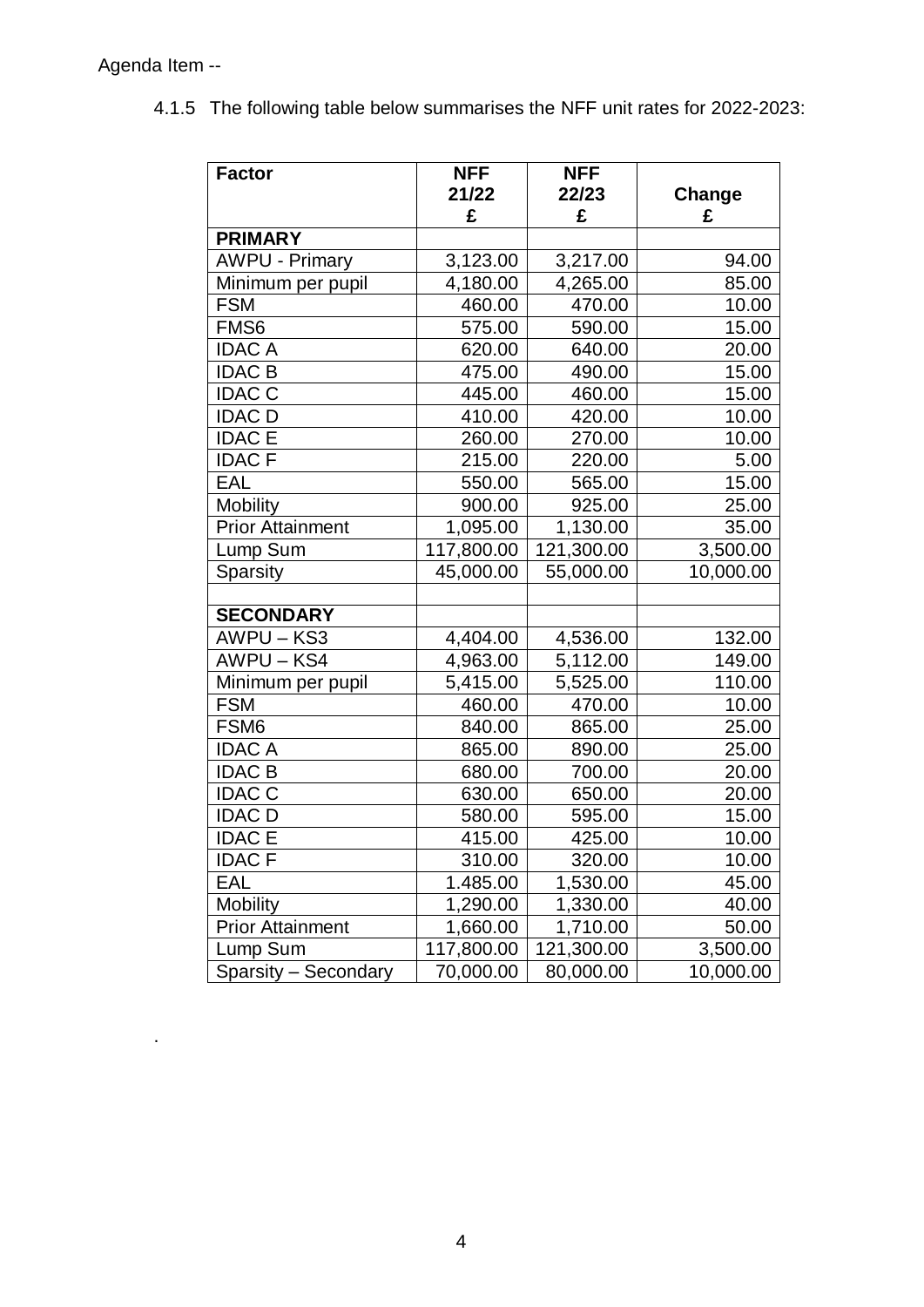- 4.1.6 School Budget Shares 2022-2023:-
	- Can set a minimum funding guarantee (MFG) in local formulae between +0.5% and +2% per pupil,
	- Local authorities can continue to be able to transfer up to 0.5% of the schools block to other blocks of the DSG, with schools forum approval. This will now include the additional funding local authorities have been allocated for TPG and TPECG.
	- A disapplication is required to the Secretary of State for transfers above 0.5% or any amount without schools forum approval.
	- Local Authorities are required to consult with all maintained and academy schools as well as their School Forum on any proposed changes to the local formula. Any changes will need to show the effect by school.
	- Where a Local Authority is in deficit, the ESFA will work closely with these LAs to agree a plan of action to enable the LA to pay off its deficit over time. The ESFA will require strong evidence where this isn't practicable to do so from future years funding. Middlesbrough Borough Council have been approached by the ESFA and are currently in discussions and working with the department.
	- The formula is set by the Local Authority, which is to be submitted to the ESFA by 21<sup>st</sup> January 2022.
- 4.1.7 The Local Authority funding formula factors for 2021 to 2022 are:-
	- Basic Entitlement (AWPU) compulsory
	- Deprivation compulsory
	- Minimum per pupil funding compulsory
	- Prior Attainment optional
	- Looked after children (LAC) optional
	- English as an additional language (EAL) optional
	- $\bullet$  Pupil mobility optional
	- Sparsity optional
	- Lump sum optional
	- Split sites optional
	- Rates optional
	- $\bullet$  PFI optional
	- Exceptional circumstances (with ESFA agreement) optional
- 4.1.8 Local authorities must allocate at least 80% of the delegated schools block funding through pupil-led factors.
- 4.1.9 The funding formula will continue to be set using school dataset blocks from the October census provided by the ESFA.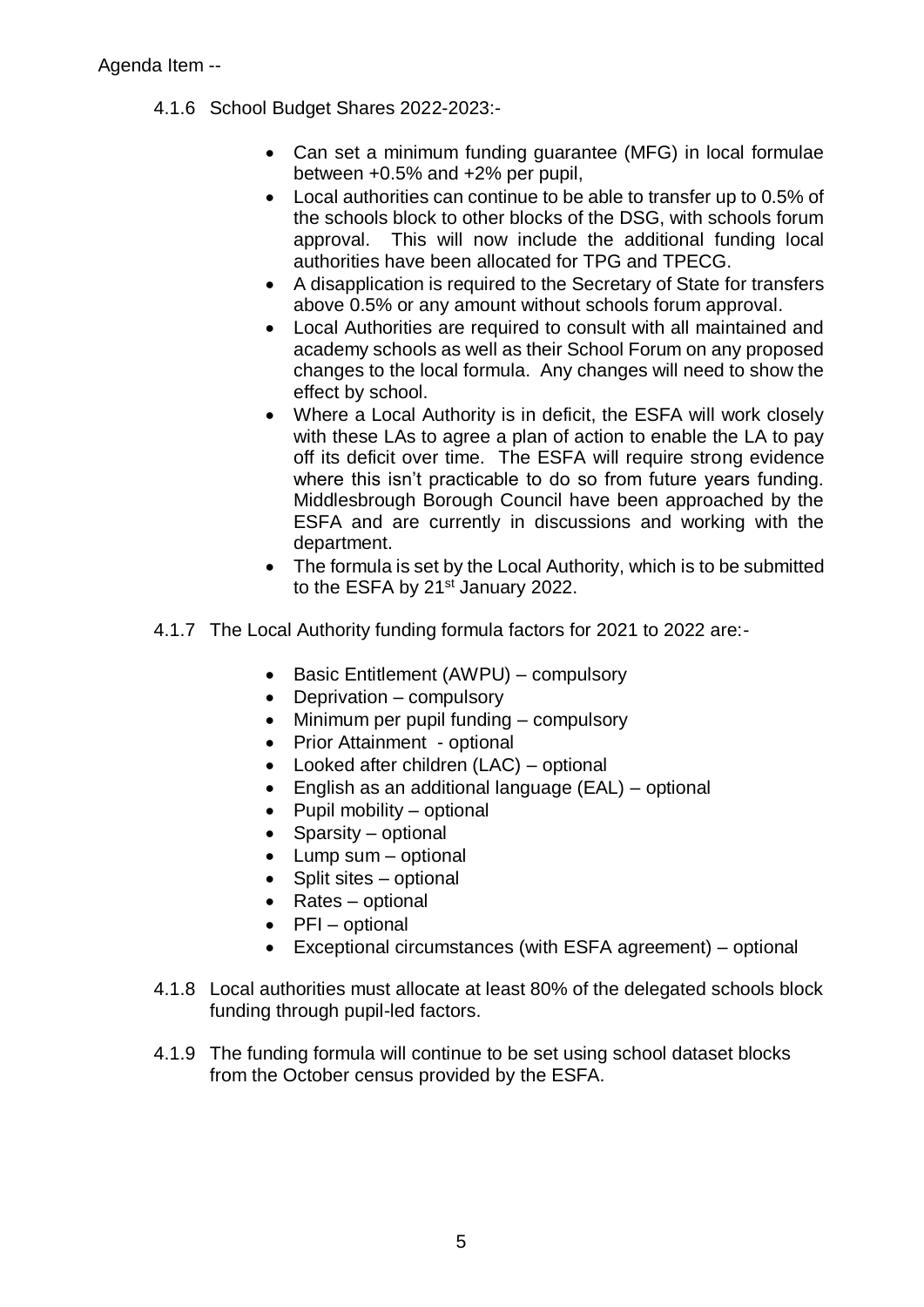- 4.2.0 Most of the factors continue to use the same criteria in 2022/23 as in 2021/20. The only changes are detailed as follows all other elements remain the same:-
	- Minimum per pupil funding (MPPL) value have increased to £4,265 for primary and £5,525 for secondary. Factors not included in MPPL calculation are premises and growth funding.
	- Low Prior Attainment in 2022 to 2023 the department has carried forward the weightings it used in 2022 to 2023 for year 7 to year 10 cohorts, so they will apply to the year 8 to year 11 cohorts. Due to cancellation or incompleteness of assessments in summer 2020 and summer 2021 due to COVID19. 2019 assessment data will be used and reflected in the APT. As in previous years, the secondary LPA unit values will be able to be adjusted.
	- Looked After Children (LAC) is optional but the DfE does not use a LAC factor in the NFF.
	- $\bullet$
- 4.2.1 There is still an option with the formula to cap and scale back gains to ensure that the overall formula is affordable.
- 4.2.2 The ESFA use the updated NFF rates for 2022-23 to recalculate the 2021- 22 schools block allocation, using the 2021-22 number of pupils in each factor. These overall allocations are divided by the number of primary and secondary pupils to give a primary and secondary unit of funding per pupil (known as SUFs and PUFs). These units of funding are then used to calculate the actual schools block allocation that will be received in 2022- 23.
- 4.2.3 The indicative allocation received in July show that Schools Block will increase by £3,187m, excluding growth and premises.
- 4.2.4 The indicative allocation will be updated with the October 21 census when the APT is received in December.
- 4.2.5 Growth fund is part of the schools block but is calculated separately. It will be calculated using the same methodology as in 2021-22 based on growth in pupil numbers between October 20 and October 21 census. As per last year I will consult with you at the next meeting on what the total growth fund should be.
- 4.2.6 I propose to use the same factors as agreed by SMF for the 2021-22 formula and apply the 2022-23 NFF rates, subject to affordability.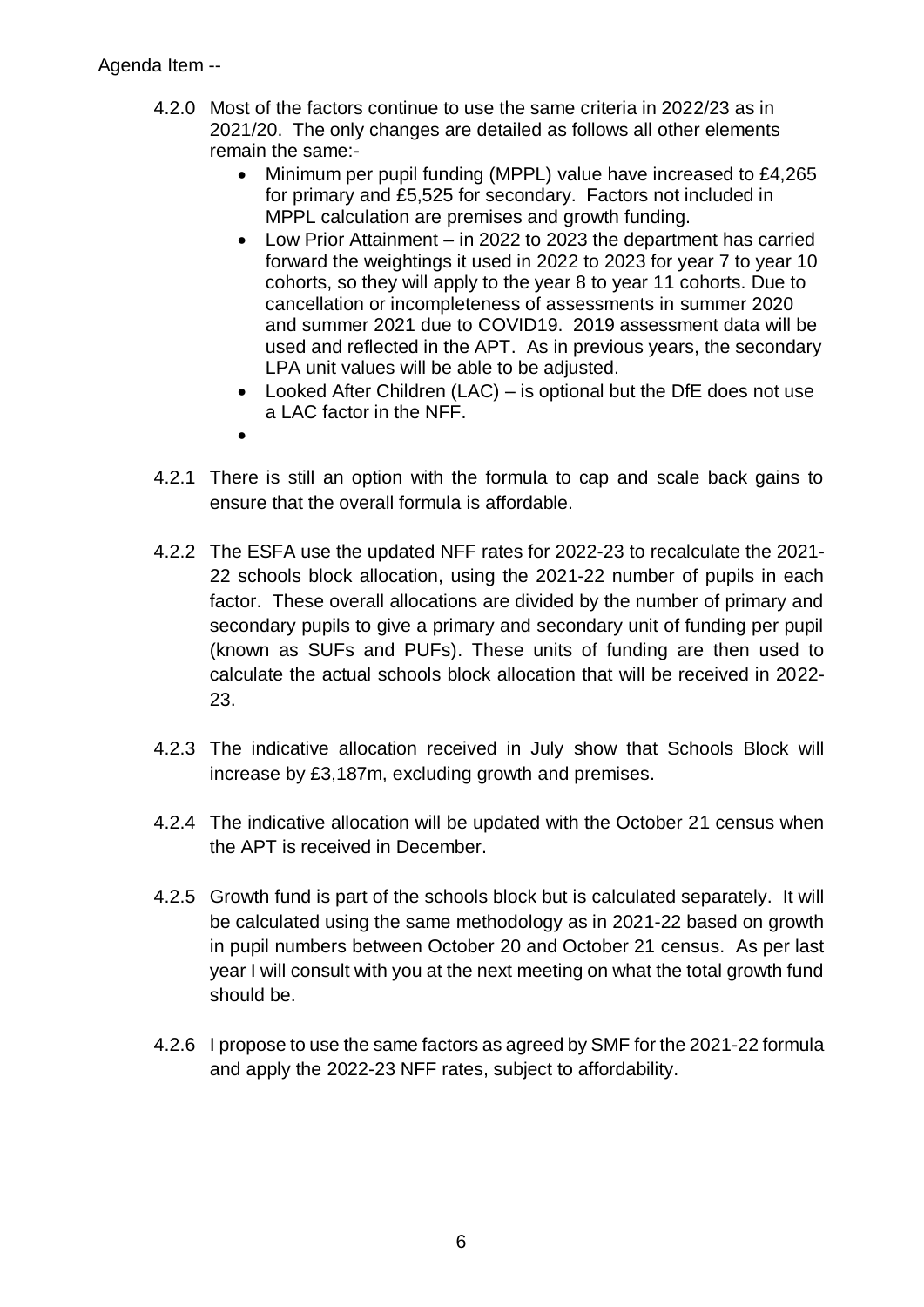## **5.0.0 Central Schools Services Block**

- 5.1.0 The Central School Services Block (CSSB) covers funding allocated to Local Authorities (LAs) to carry out central functions on behalf of pupils in maintained schools and academies. CSSB funding is split into two elements: funding for ongoing responsibilities and funding for historic commitments. The total CSSB funding is made up of these two elements.
- 5.1.1 The LAs ongoing responsibilities is allocated to LA's using a pupil-led formula. The formula uses 2 factors, a basic per-pupil factor (majority of funding is derived) and a deprivation per-pupil factor.
- 5.1.2 In the indicative allocation the 2021-22 pupil count has been used. This will be updated once the October 21 pupil census is available.
- 5.1.3 As advised in 2021-22 the historic commitments funding has been reduced by 20%, compared to 2021-22. The ESFA will provide further details in due course regarding any further reduction in future years. DfE is not changing the requirement in regulations that LAs spend no more on these commitments than they did in the previous year. With approval of schools forum, an LA can maintain spending in this area using other funding sources.
- 5.1.4 The indicative allocation for 2022-23 is:-

| <b>CSSB</b>      | Per-pupil rate | <b>DSG Schools</b> |            |
|------------------|----------------|--------------------|------------|
|                  |                | <b>Block pupil</b> |            |
|                  |                | count *            |            |
| Ongoing          | £39.12         | 21,702             | 849,065    |
| responsibilities |                |                    |            |
| Historic         |                |                    | 190,464 ** |
| commitments      |                |                    |            |
| <b>TOTAL</b>     |                |                    | 1,039,529  |

'\* Schools block pupil count to be updated with October 20 census '\*\* Historic commitments allocation reduced by 20%.

5.1.5 Based on 2022-23 indicative allocation this has resulted in an anticipated pressure of £85.7k in 2022-23 due to historic commitments. Even though the per-pupil rate has increased, funding could reduce further if pupil numbers are reduced in the October 21 census.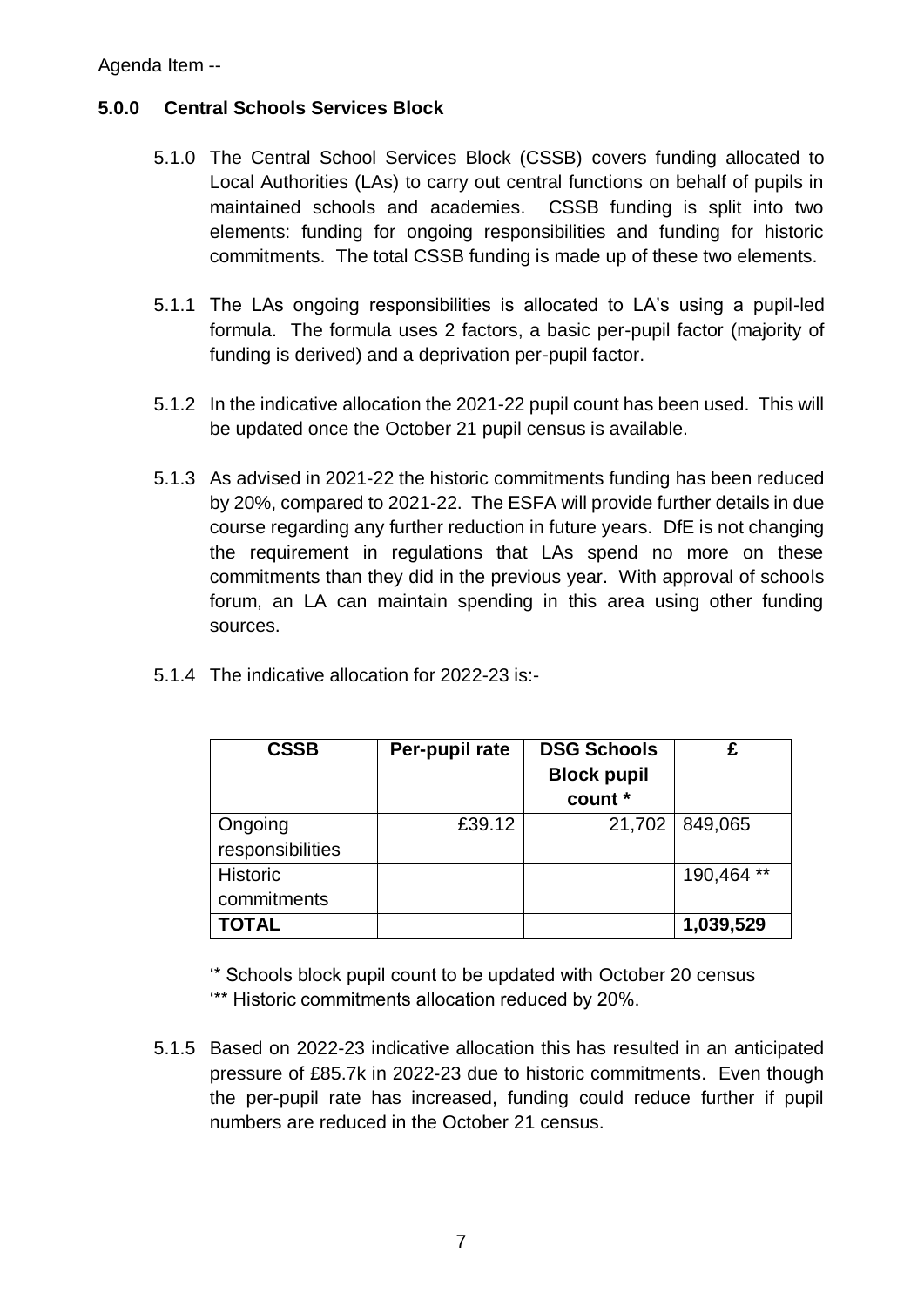5.1.6 Until the October census is finalised, it is not known if all elements previously funded through this resource can continue. A report will be brought to the January meeting.

### **6.0.0 DSG High Needs Block**

- 6.1.0 The DSG High Needs guidance was received in August.
- 6.1.1 The high needs block is calculated for each Local Authority area based on a formula. The funding floor for 2022-23 allows each LA to receive an underlying increase of at least 8% per head of 2 to 18 population. The limit on gains is set at 11%.
- 6.1.2 The hospital education factor will be uplifted in with the 8% funding floor factor. They are subject to later updates and are based on 2021-22 to inform a provisional 2022-23 allocation.
- 6.1.3 DSG provisional allocations were published in July 2021 and DSG allocations witll be published in December 2021. The basic structure of the high needs NFF for 2022 to 2023 is not changing, there have been some technical changes made following the responses to a consultation in early 2021.
	- Historic spend factor has been updated for 22-23, to use 50% of local authorities actual spend in 2017 to 2018 rather than planned spend. The proportion of funding will reduce from 34% of 2021-2022 formula allocations to 32% in 22-23.
	- Due to COVID19 pandemic there is no appropriate 2020 attainment data for 2 low attainment factors; therefore 2019 data has been sued in place of 20202 data for 2022-2023 high needs allocations.
- 6.1.4 Teachers' pay grant (TPG) and teachers' pension employer contribution grant (TPECG) has been incorporated within the high needs NFF.
- 6.1.5 For alternative provision (AP) the TPG and TPECG has been allocated through an additional factor as the basic entitlement factor does not include funding for AP settings.
- 6.1.6 It is expected that LAs pass on this funding to special schools, special academies, pupil referral units, AP academies and hospital schools. This element of the funding will not be recouped for payment by the ESFA to academies.